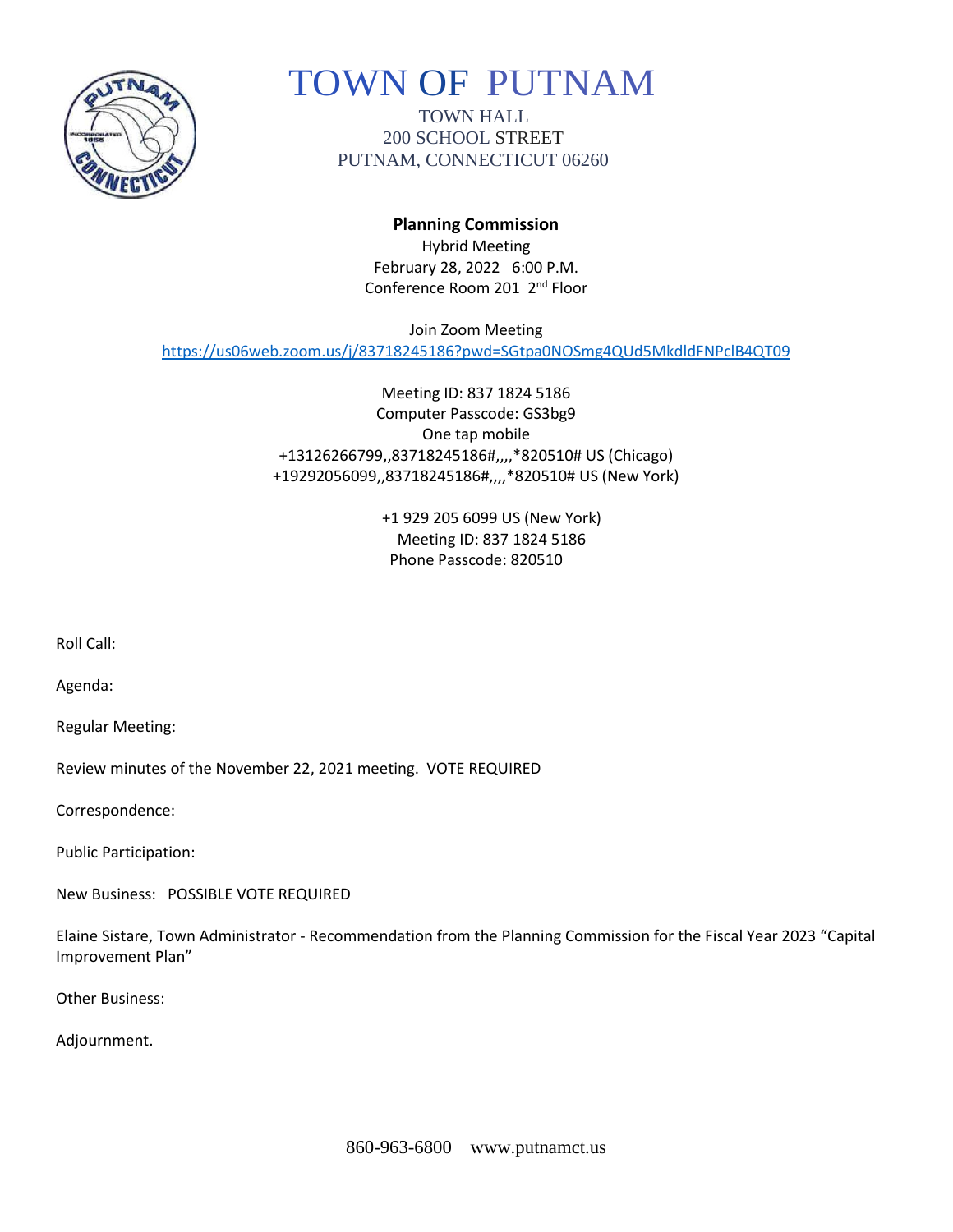Planning Commission Hybrid Meeting Minutes November 22, 2021 6:00 P.M. Conference Room 201 Second Floor

Present: Edward Briere-Chairman, Patricia Gilman, Robert Greene, Warren Salvas

Agenda:

Regular Meeting:

Review minutes of the July 26, 2021 meeting.

Motion by Patricia Gilman to accept the minutes, second by Robert Greene. ALL WERE IN FAVOR

Correspondence: None

Public Participation: None

New Business:

Recommendation from the Planning Commission for the sale of a parcel of land located at 94 Oak Street.

Motion by Patricia Gilman for a positive recommendation, second by Warren Salvas. ALL WERE IN FAVOR.

Recommendation from the Planning Commission for the sale of a parcel of land located at 110 Groveland Ave

Motion by Robert Greene for a positive recommendation, second by Patricia Gilman. ALL WERE IN FAVOR.

Recommendation from the Planning Commission for the acquisition of 49 Front Street

Motion by Patricia Gilman for a positive recommendation, second by Warren Salvas. ALL WERE IN FAVOR.

Recommendation from the Planning Commission for the acquisition of 161 Kennedy Drive

Motion by Robert Greene for a positive recommendation, second by Patricia Gilman. ALL WERE IN FAVOR.

Recommendation from the Planning Commission for a proposed Zone Change from R-7 Residential to N/C Neighborhood Commercial

Motion by Robert Greene for a positive recommendation, second by Patricia Gilman. ALL WERE IN FAVOR.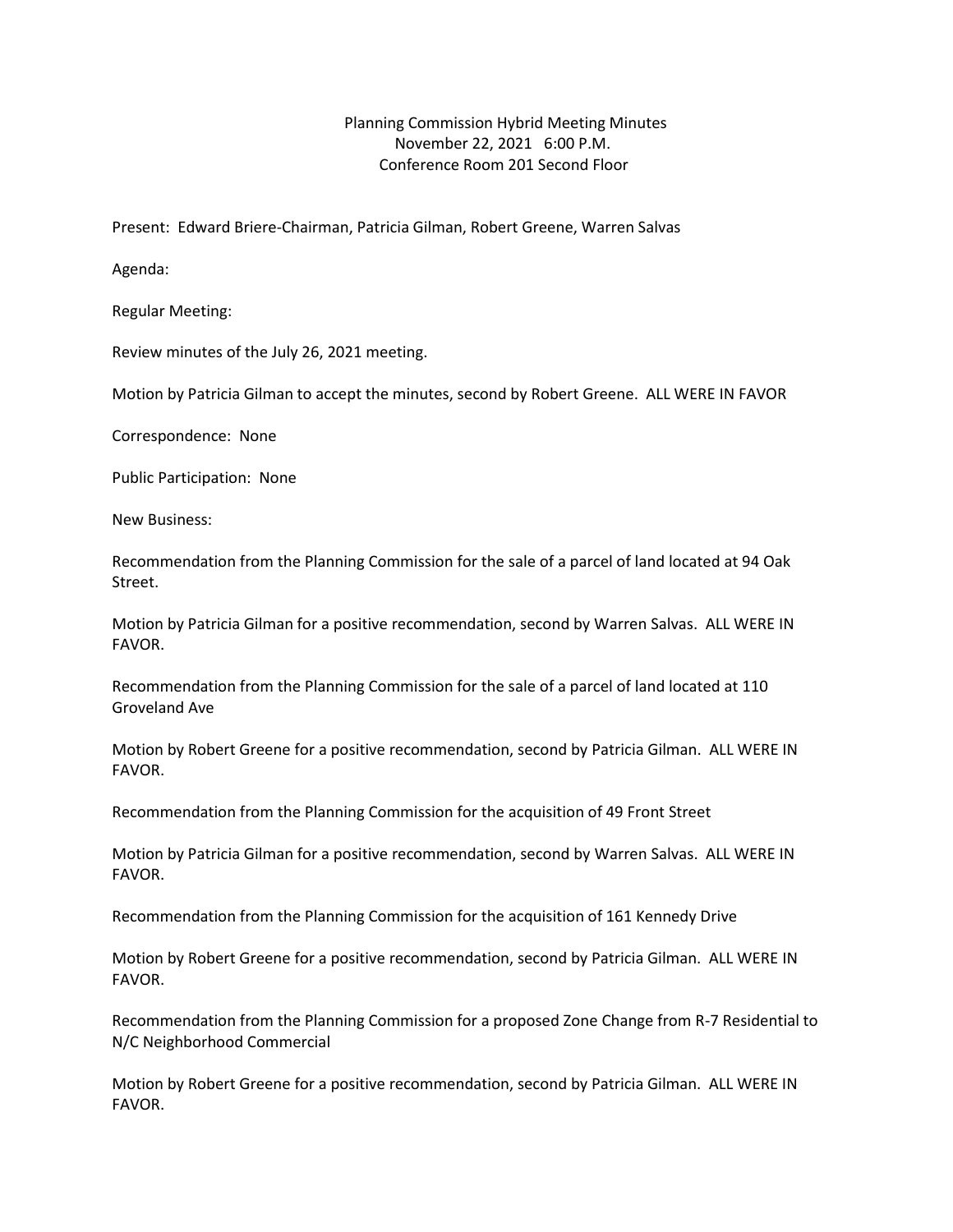Other Business:

Meeting Schedule for 2022

Motion by Patricia Gilman for meetings to be held on the fourth Monday of the month at 6:00 P.M., second by Warren Salvas. ALL WERE IN FAVOR.

Motion to adjourn by Robert Greene at 6:34 P.M., second by Warren Salvas. ALL WERE IN FAVOR

Respectfully submitted by Brenda Roy.

Please note these minutes have not been accepted by the Commission and will be placed on their meeting agenda.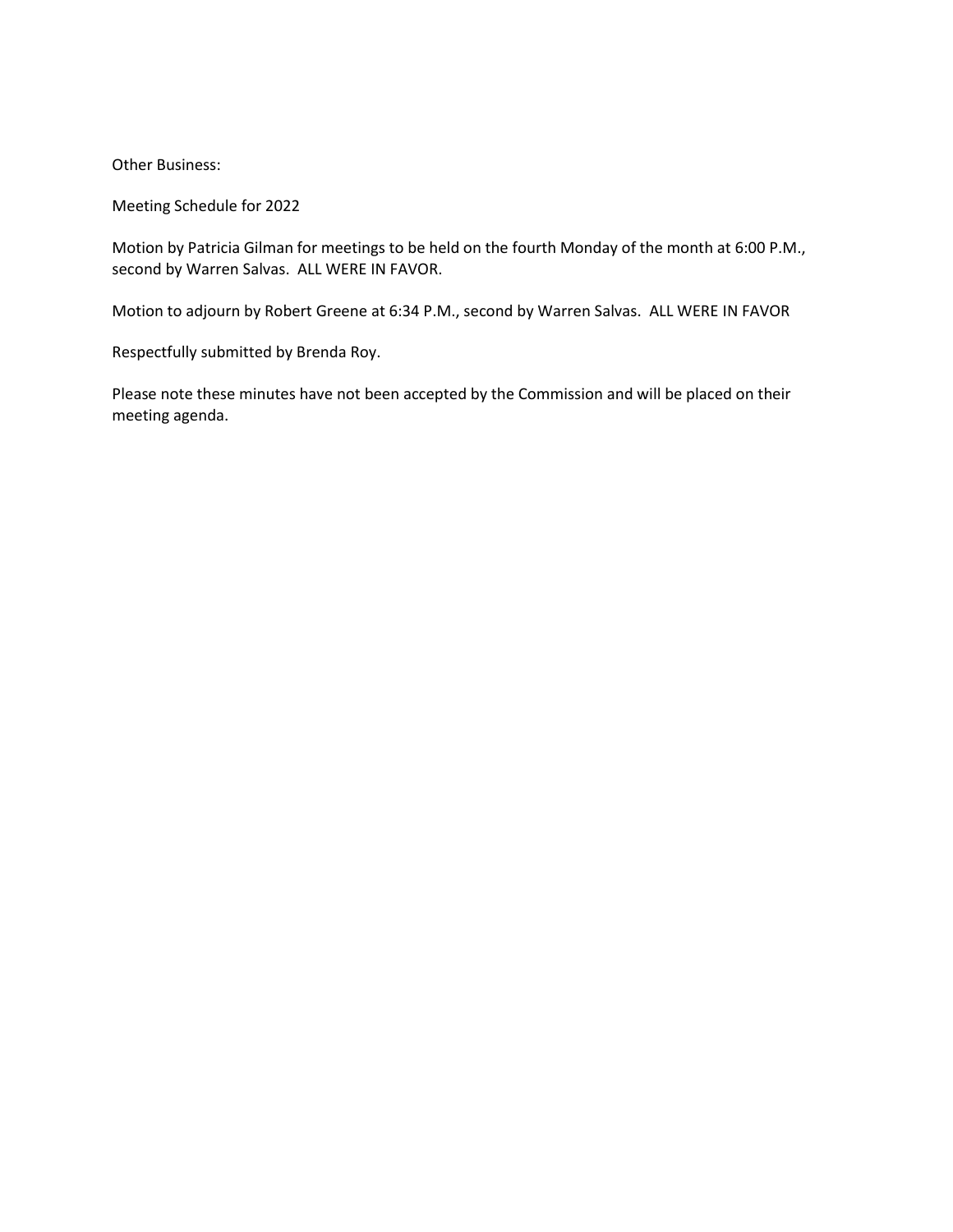#### Town of Putnam FY2023 5-Year Capital Improvement Plan

|                          |                                                          |                        |     |                          |      |                |    |                                                         |     |                          |     |                                | FY2023 Category |
|--------------------------|----------------------------------------------------------|------------------------|-----|--------------------------|------|----------------|----|---------------------------------------------------------|-----|--------------------------|-----|--------------------------------|-----------------|
|                          | <b>Description</b>                                       | FY2023                 |     | FY2024                   |      | <b>FY2025</b>  |    | FY2026                                                  |     | FY2027                   |     | 5-Year Subtotal                | <b>Subtotal</b> |
| <b>Road Construction</b> | Woodstock and Church Street Road and Sidewalk            |                        |     |                          |      |                |    |                                                         |     |                          |     |                                |                 |
|                          |                                                          |                        | ۱ś  |                          |      |                |    |                                                         |     |                          |     |                                |                 |
|                          | Improvements                                             | \$<br>2,200,000        |     |                          | \$   |                | Ś  |                                                         | \$  |                          | \$  | 2,200,000                      |                 |
|                          | <b>Grove Street Sidewalks</b>                            | \$                     | \$  | $1,100,000$   \$         |      | $\sim$         | \$ | $\sim$                                                  | \$  |                          | \$  | 1,100,000                      |                 |
|                          |                                                          |                        |     |                          |      |                |    |                                                         |     |                          |     |                                |                 |
|                          | <b>School Street Sidewalks</b>                           | \$                     | \$  | $1,430,000$   \$         |      |                | \$ | $\sim$                                                  | \$  |                          | \$  | 1,430,000                      |                 |
|                          | Five Mile River Road                                     | \$<br>50,000           | İ\$ | $2,000,000$ \$ 2,000,000 |      |                |    |                                                         | \$  | $\omega$                 | Ŝ.  | 4,050,000                      |                 |
|                          | Road Reconstruction (continued efforts toward Kennedy    |                        |     |                          |      |                |    |                                                         |     |                          |     |                                |                 |
|                          | Drive, in addition to other roads) <sup>1</sup>          | \$<br>450,000 $ \$$    |     |                          |      |                |    | $500,000$  \$ 1,000,000  \$ 1,000,000  \$ 1,000,000  \$ |     |                          |     | 3,950,000                      |                 |
|                          |                                                          |                        |     |                          |      |                |    |                                                         |     |                          |     | Subtotal: $ \hat{\mathsf{S}} $ | 2,700,000       |
|                          |                                                          |                        |     |                          |      |                |    |                                                         |     |                          |     |                                |                 |
| <b>Bridges</b>           |                                                          |                        |     |                          |      |                |    |                                                         |     |                          |     |                                |                 |
|                          |                                                          |                        |     |                          |      |                |    |                                                         |     |                          |     |                                |                 |
|                          |                                                          |                        |     |                          |      |                |    |                                                         |     |                          |     |                                |                 |
|                          |                                                          |                        |     |                          |      |                |    |                                                         |     |                          |     |                                |                 |
|                          | East Putnam Road Bridge (over Mary Brown Brook)          | \$<br>$100,000$   \$   |     | $1,500,000$   \$         |      | $\sim$         | 5  | $\sim$                                                  | \$  | $\sim$                   | \$  | 1,600,000                      |                 |
|                          |                                                          |                        |     |                          |      |                |    |                                                         |     |                          |     |                                |                 |
|                          | Danco Road Bridge                                        | \$<br>$1,000,000$   \$ |     | $500,000$  \$            |      |                | \$ | $\overline{\phantom{a}}$                                | \$  | $\overline{\phantom{a}}$ | \$  | 1,500,000                      |                 |
|                          | Bridge Improvements (Maintanance per DOT inspections)    | \$<br>76,000 \$        |     | $300,000$   \$           |      | $300,000$   \$ |    | 300,000 \$                                              |     | $300,000$   \$           |     | 1,276,000                      |                 |
|                          | Bridge Replacement Fund                                  | \$<br>$50,000$   \$    |     | $50,000$   \$            |      | $50,000$  \$   |    | $50,000$ \$                                             |     | $50,000$   \$            |     | 250,000                        |                 |
|                          | Bridge Projects, including culverts                      | \$<br>$40,000$  \$     |     |                          |      |                |    | $1,000,000$ \$ 1,000,000 \$ 1,000,000 \$ 1,000,000 \$   |     |                          |     | 4,040,000                      |                 |
|                          |                                                          |                        |     |                          |      |                |    |                                                         |     |                          |     | Subtotal: $ \hat{\mathsf{S}} $ | 1,266,000       |
|                          |                                                          |                        |     |                          |      |                |    |                                                         |     |                          |     |                                |                 |
| Parks                    |                                                          |                        |     |                          |      |                |    |                                                         |     |                          |     |                                |                 |
|                          | Rec & Athletic Fields                                    | \$<br>$20,000$  \$     |     | $50,000$  \$             |      | 50,000         | Ś. | $50,000$  \$                                            |     | $50,000$  \$             |     | 220,000                        |                 |
|                          |                                                          |                        |     |                          |      |                |    |                                                         |     |                          |     |                                |                 |
|                          | Playscape at town recreation fields                      | \$<br>$\overline{a}$   | Ś   | 100,000                  | \$ ا |                | \$ | $\blacksquare$                                          | \$  | $\overline{\phantom{a}}$ | \$  | 100,000                        |                 |
|                          | Simonzi Park - Streambank Stabilization <sup>5</sup>     | \$<br>$\overline{a}$   | Ś.  | $\blacksquare$           | \$   | $\omega$       | Ś. | $\overline{a}$                                          | \$  | $\overline{a}$           | \$  |                                |                 |
|                          |                                                          |                        |     |                          |      |                |    |                                                         |     |                          |     | Subtotal: $ \xi$               | 20,000          |
|                          |                                                          |                        |     |                          |      |                |    |                                                         |     |                          |     |                                |                 |
|                          |                                                          |                        |     |                          |      |                |    |                                                         |     |                          |     |                                |                 |
| <b>Public Buildings</b>  |                                                          |                        |     |                          |      |                |    |                                                         |     |                          |     |                                |                 |
|                          | Public facilities maintenance                            | \$<br>40,000           | ۱\$ | 75,000   \$              |      | 75,000   \$    |    | 75,000 \$                                               |     | 75,000 \$                |     | 340,000                        |                 |
|                          | <b>Storage Facility</b>                                  | \$                     | Ś.  | 20,000                   | 5 ا  | 100,000        | ۱Ś | $\mathbf{r}$                                            | \$  | $\overline{\phantom{a}}$ | \$  | 120,000                        |                 |
|                          |                                                          |                        |     |                          |      |                |    |                                                         |     |                          |     | Subtotal: $\frac{1}{5}$        | 40,000          |
|                          |                                                          |                        |     |                          |      |                |    |                                                         |     |                          |     |                                |                 |
| Equipment <sup>2</sup>   |                                                          |                        |     |                          |      |                |    |                                                         |     |                          |     |                                |                 |
|                          |                                                          |                        |     |                          |      |                |    |                                                         |     |                          |     |                                |                 |
|                          |                                                          |                        |     |                          |      |                |    |                                                         |     |                          |     |                                |                 |
|                          | Town equipment, including property maintenance equipment | \$<br>10,000           | I\$ | 20,000                   | ا \$ | 20,000         | ۱Ś | 20,000                                                  | l\$ | 20,000                   | ۱\$ | 90,000                         |                 |
|                          | Highway Roadside Mower [removed as funded]               | \$<br>$\overline{a}$   | \$  | $\sim$                   | \$   | $\sim$         | \$ | $\sim$                                                  | \$  | $\overline{\phantom{a}}$ | \$  | $\overline{a}$                 |                 |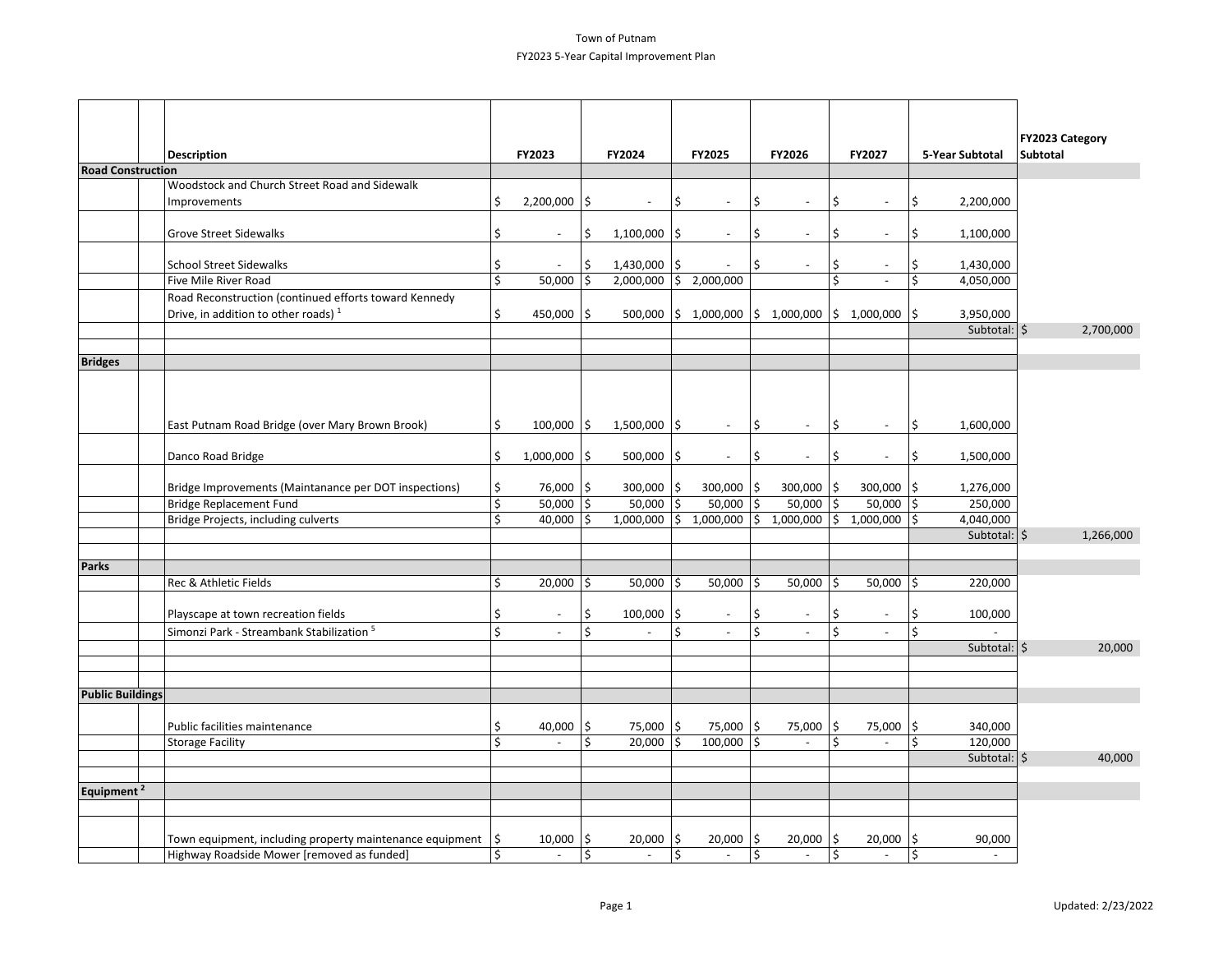#### Town of Putnam FY2023 5-Year Capital Improvement Plan

|                   | <b>Description</b>                                            |    | FY2023          |     | FY2024                   |                  | FY2025                        |     | FY2026                                              |    | FY2027                   |                    | 5-Year Subtotal                | <b>FY2023 Category</b><br><b>Subtotal</b> |
|-------------------|---------------------------------------------------------------|----|-----------------|-----|--------------------------|------------------|-------------------------------|-----|-----------------------------------------------------|----|--------------------------|--------------------|--------------------------------|-------------------------------------------|
|                   | Highway pickup with plow [removed as funded]                  | Ś  |                 | \$، | $\overline{\phantom{a}}$ | \$               |                               | Ś   |                                                     | \$ |                          | Ś                  |                                |                                           |
|                   | Highway Trailer-mounted leaf vacuum units, automatic          |    |                 |     |                          |                  |                               |     |                                                     |    |                          |                    |                                |                                           |
|                   | operation [removed, included in Debt Service]                 | S  |                 | \$  | $\overline{\phantom{a}}$ | \$               | $\overline{\phantom{a}}$      | I\$ | $\overline{\phantom{a}}$                            | \$ | $\overline{\phantom{a}}$ | Ś                  |                                |                                           |
|                   | Parks Gators [removed as funded in FY22]                      | Ś  |                 | \$  | $\sim$                   | $\overline{\xi}$ |                               | \$  | $\sim$                                              | Ś. | $\overline{\phantom{a}}$ | Ś.                 |                                |                                           |
|                   | Fire Marshal Truck [removed as will be funded from            |    |                 |     |                          |                  |                               |     |                                                     |    |                          |                    |                                |                                           |
|                   | <b>Equipment Replacement Fund]</b>                            | \$ |                 | \$  | $\overline{\phantom{a}}$ | \$               |                               | S   | $\overline{\phantom{a}}$                            | \$ | $\overline{\phantom{a}}$ | \$                 |                                |                                           |
|                   | Building Department Vehicle [removed as funded in FY22]       | Ś  |                 | \$  | $\sim$                   | \$               | $\overline{\phantom{a}}$      | l Ś | $\sim$                                              | Ś. | $\overline{a}$           | Ś.                 |                                |                                           |
|                   |                                                               |    |                 |     |                          |                  |                               |     |                                                     |    |                          |                    | Subtotal: $ \hat{\mathsf{S}} $ | 10,000                                    |
|                   |                                                               |    |                 |     |                          |                  |                               |     |                                                     |    |                          |                    |                                |                                           |
|                   | Information Technology                                        |    |                 |     |                          |                  |                               |     |                                                     |    |                          |                    |                                |                                           |
|                   | <b>Tabulators - Elections</b>                                 | Ś. | $5,000$   \$    |     | $10,000$  \$             |                  | $5,000$   \$                  |     | $5,000$ \$                                          |    | 5,000                    | ۱Ś                 | 30,000                         |                                           |
|                   |                                                               |    |                 |     |                          |                  |                               |     |                                                     |    |                          |                    |                                |                                           |
|                   | Replacement Hardware                                          | Ś  | $5,000$  \$     |     | $20,000$  \$             |                  | $20,000$  \$                  |     | $20,000$   \$                                       |    | $20,000$  \$             |                    | 85,000                         |                                           |
|                   |                                                               |    |                 |     |                          |                  |                               |     |                                                     |    |                          |                    | Subtotal: $\frac{1}{5}$        | 10,000                                    |
|                   |                                                               |    |                 |     |                          |                  |                               |     |                                                     |    |                          |                    |                                |                                           |
|                   |                                                               |    |                 |     |                          |                  |                               |     |                                                     |    |                          |                    |                                |                                           |
| Town Improvements |                                                               |    |                 |     |                          |                  |                               |     |                                                     |    |                          |                    |                                |                                           |
|                   | Downtown Parking                                              | Ś  |                 | \$  | $\overline{\phantom{a}}$ | \$               | 1,000,000                     | \$  | 1,000,000                                           | \$ |                          | \$                 | 2,000,000                      |                                           |
|                   | Kennedy Drive Public Parking <sup>5</sup>                     | Ś  |                 | \$  | $\overline{\phantom{a}}$ | \$               |                               | .\$ |                                                     | Ś  |                          | $\mathsf{\hat{S}}$ |                                |                                           |
|                   | Providence Street Renewal Phase II [FY23 includes Town        |    |                 |     |                          |                  |                               |     |                                                     |    |                          |                    |                                |                                           |
|                   | portion; future FY24 and FY25 include \$200k Town, plus State |    |                 |     |                          |                  |                               |     |                                                     |    |                          |                    |                                |                                           |
|                   | Grants]                                                       |    | $100,000$   \$  |     |                          |                  | $900,000$   \$ 1,890,000   \$ |     |                                                     | \$ |                          |                    | 2,890,000                      |                                           |
|                   | Blight                                                        |    | $20,000$  \$    |     | $20,000$  \$             |                  | $20,000$  \$                  |     | $20,000$ \$                                         |    | 20,000                   | Ś.                 | 100,000                        |                                           |
|                   | <b>Transfer Station</b>                                       |    | $10,000$  \$    |     | $100,000$  \$            |                  | $100,000$   \$                |     |                                                     | Ś  | ٠                        |                    | 210,000                        |                                           |
|                   |                                                               |    |                 |     |                          |                  |                               |     |                                                     |    |                          |                    |                                |                                           |
|                   |                                                               |    |                 |     |                          |                  |                               |     |                                                     |    |                          |                    | Subtotal: $ \hat{\mathsf{S}} $ | 130,000                                   |
|                   |                                                               |    |                 |     |                          |                  |                               |     |                                                     |    |                          |                    |                                |                                           |
|                   |                                                               | \$ | 4,176,000 $ \$$ |     |                          |                  | $9,695,000$ \$ 7,630,000 \$   |     | $3,540,000$ $\binom{6}{5}$ 2,540,000 $\binom{6}{5}$ |    |                          |                    | 27,581,000                     | 4,176,000                                 |

#### Funding Legend

| 1 Ground Lease Revenues <sup>3</sup>     |                    | 660,000   |                              |
|------------------------------------------|--------------------|-----------|------------------------------|
| 2 Federal Aid - LOTCIP                   |                    |           | 2,200,000 Church & Woodstock |
| 3 State Aid - Town Aid Road              |                    | 236,000   |                              |
| 4 Federal Aid - Federal Bridge Program   |                    |           |                              |
| 5 State Aid - State Bridge Program       |                    | 500.000   | Danco Bridge 50%             |
| 6 State Aid - Municipal Projects         |                    | 170,000   |                              |
| 7 Sticker Fund                           |                    | 10.000    |                              |
| 8 Ash Landfill STIF Account              |                    | 100,000   |                              |
| 9 General fund - Unassigned Fund Balance |                    |           |                              |
| 10 State Aid - LoCIP                     |                    | 100.000   |                              |
| 11 State Aid - Various Grants            |                    |           |                              |
| 12 State Grant - STEAP <sup>4</sup>      |                    |           |                              |
| 13 PILOT                                 |                    | 200,000   |                              |
|                                          | Subtotal Check: \$ | 4,176,000 |                              |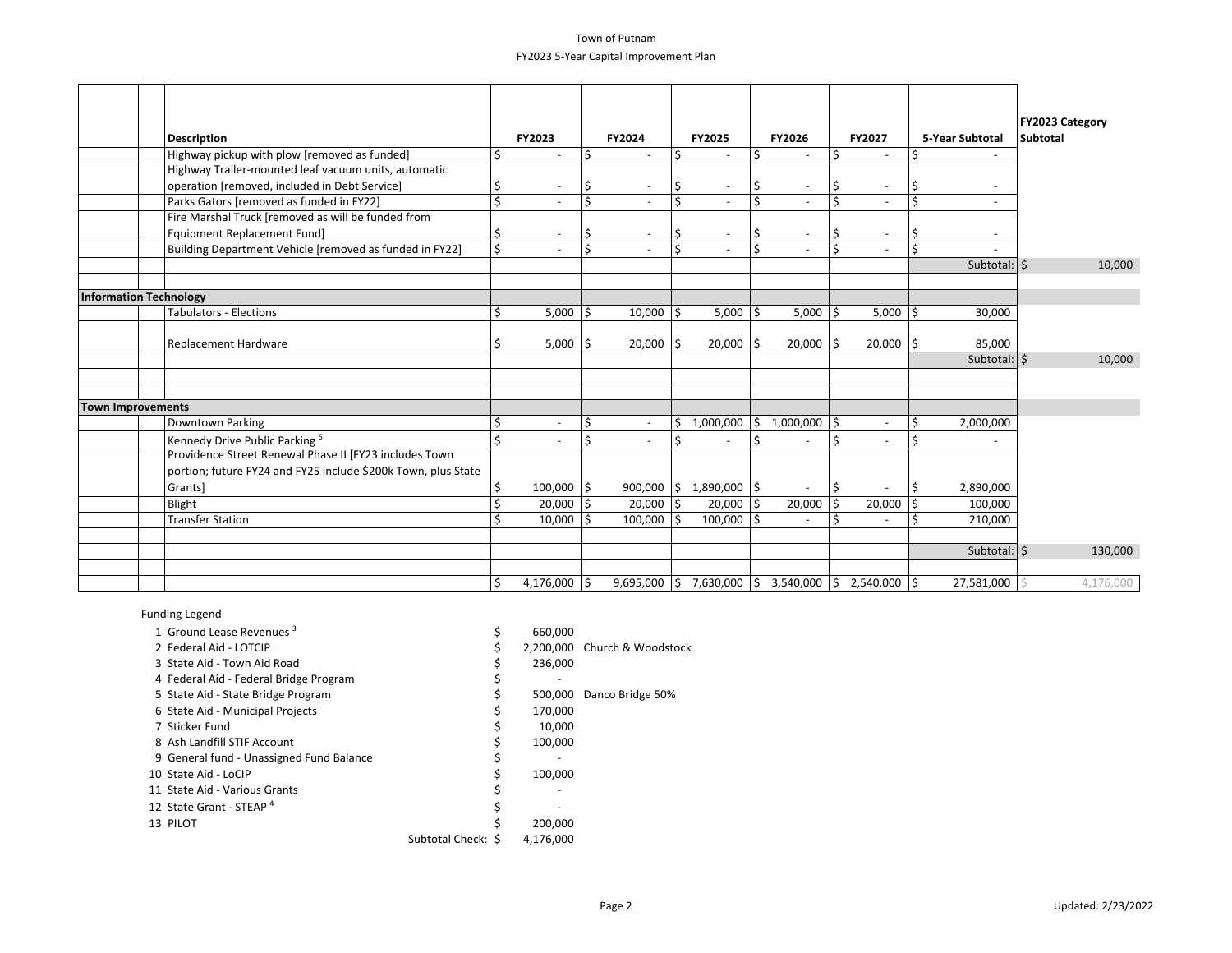#### Town of Putnam FY2023 5-Year Capital Improvement Plan

|             |        |               |               |        |               |                 | <b>FY2023 Category</b> |
|-------------|--------|---------------|---------------|--------|---------------|-----------------|------------------------|
| Description | FY2023 | <b>FY2024</b> | <b>FY2025</b> | FY2026 | <b>FY2027</b> | 5-Year Subtotal | Subtotal               |

**Notes**

1 FY2023 proposed road Improvements includes \$44,000 from Ground Lease Revenue; \$236,000 from Town Aid Road; and \$170,000 from Municipal Grant & Aid.

2 All equipment leases are included in the General Government Operational Budget. Direct purchases of equipment are paid from Equipment Reserves.

3 allocated to lease payment, and therefore the remaining value of \$660,000 is allocated towards CIP. Ash Revenue is estimated and allocated as follows: total FY2023 as \$2.64M. Per March 19, 2018 Special Town Meeting, \$1.9M is allocated to Operational Revenue. An additional \$80k is

4 There is no expected use of STEAP funds this fiscal year. The State in 2020 opened availability for STEAP applications, but due to ongoing Urban Act Grants within Town, are not eligible for STEAP.

The Simonzi Park Streambank project and the Kennedy Drive Parking project are no longer shown funded as part of the CIP. This is due to those projects being included in the American

5 year CIPs may require partial funding. Rescue Act Plan (ARPA), which the Board of Selectmen have approved planning and design to be covered by those funds. Depending on final project costs and Selectmen approval, future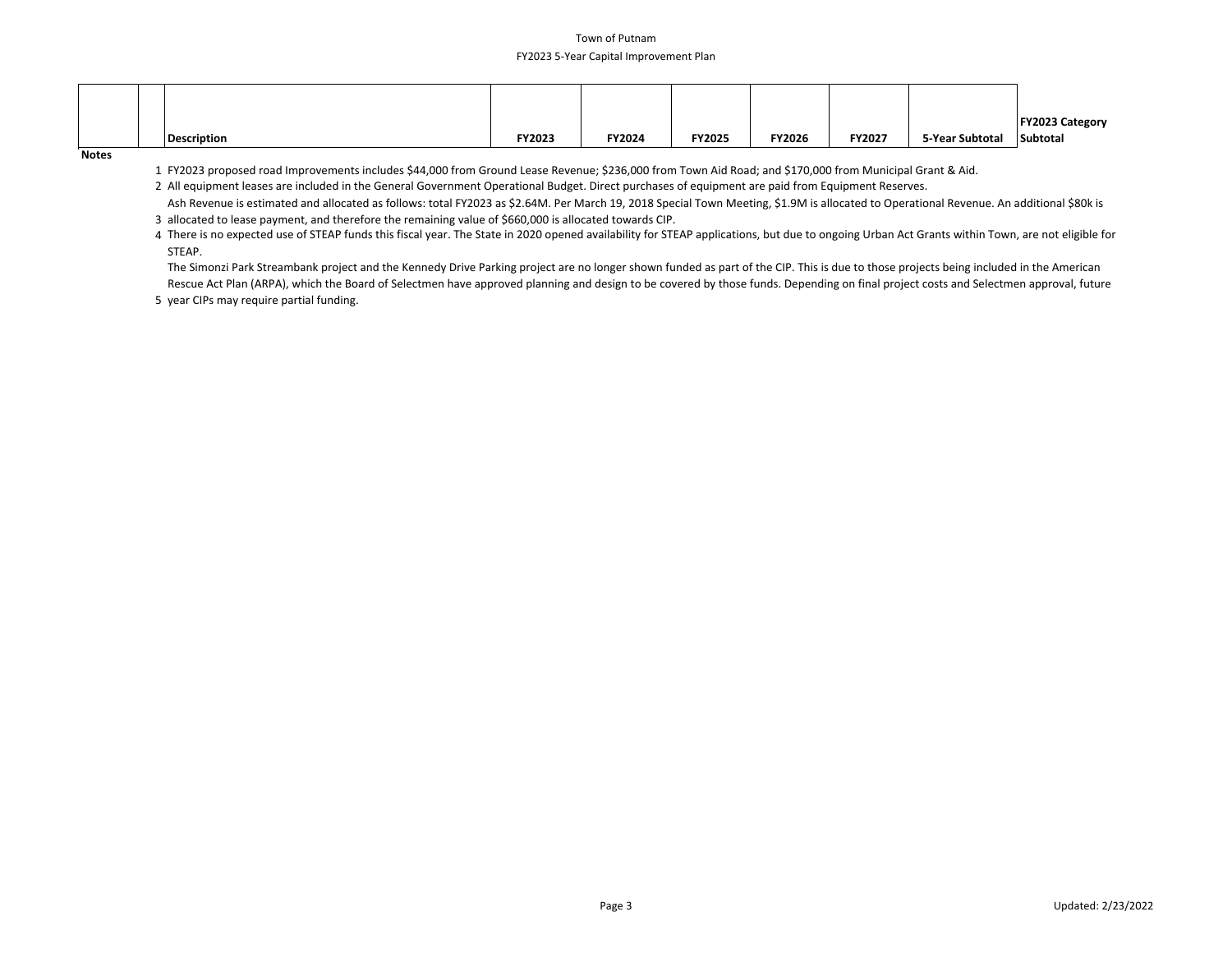## **TOWN OF PUTNAM**

## **FY 2023 TOWN CAPITAL IMPROVEMENTS PLAN NARRATIVE**

#### **Introduction**

The Town has prepared its 5-year capital improvements plan based on review of ongoing and planned capital expenditures. Town Departments have provided input, especially from the Mayor's Office, Highway Department, Economic Development, and Recreation Department. The plan will be brought to the Planning Commission to request a positive recommendation of the plan, including considering goals of the Town's Plan of Conservation and Development (POCD).

This CIP will be reviewed by the Mayor, the Board of Selectmen, the Board of Finance, and the public prior to it being voted on at the Town Meeting. This document summarizes the items included under various categories and notes applicable modifications. The categories correspond with the FY2023 5- Year Capital Improvement Plan for the Town of Putnam. As with all long-term plans, the initial year (FY2023) is most accurate, with future years approximate based on today's knowledge and current planning documents and information. Recommendations for future years will be updated in future budget planning processes. Of course, availability of funding also drives any capital projects. Town Administration is watching the various federal and state programs to identify how local projects may be supported by new sources of funding. In upcoming years, the federal government will have higher levels of infrastructure funding then we have seen for years or even decades. We are working hard to be prepared for the Town's various infrastructure needs to best position ourselves for that type of funding.

The following sections summarize anticipated capital projects in FY2023 and beyond. This document also includes a summary of the anticipated funding sources for FY2023.

## **Road Construction**

Woodstock Avenue and Church Street Pavement and Sidewalk Improvements Project. This project has been designed by the Northeast Connecticut Council of Governments (NECCOG), had construction bids publicly opened in Fall 2021 and has been approved for award to the construction contractor funded by the Local Transportation Capital Improvement Program (LOTCIP). To most accurately show when the LOTCIP funding will be applied, we have included LOTCIP funding in FY23. Past years CIP funding will be used for efforts that are not eligible for LOTCIP, including engineering services during construction. As of February 2022, DOT has approved construction award to the low bidder, and this project is expected to be started and completed in the 2022 construction season.

Grove Street Sidewalks - The Town has applied for LOTCIP grant funding which would provide 100% funding for the construction costs. NECCOG has been progressing contract documents as part of the Town's participation in the Regional Town Engineer services provided by NECCOG. The Town has completed the required surveying costs. Sidewalk construction will require specific provisions for adjacent pavement restoration (about 1-foot from sidewalk edge) since the state recently repaved along this route. Similar to the Woodstock Ave and Church Street Improvements Project, the Town will have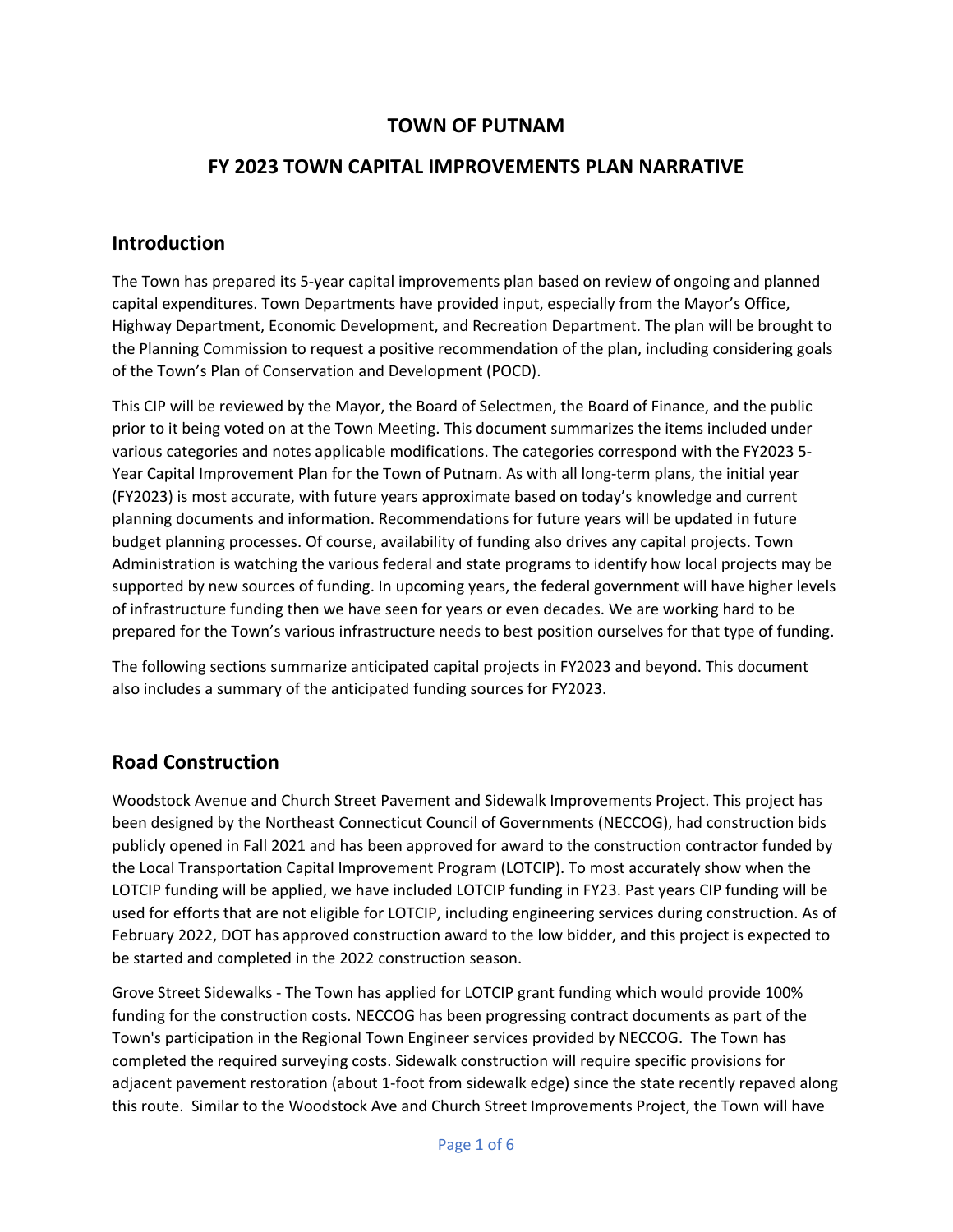to use local funds for the required design services during construction costs, as those are ineligible for LOTCIP funding. Those costs are included in FY2024 CIP.

School Street Sidewalks - The State DOT milled and repaved Route 44 from Kennedy Drive to the Interstate 395 intersection. Much of the sidewalk along this corridor are in severe deterioration. Similar to Grove Street, through NECCOG, the Town will be applying for LOTCIP grant funding which would provide 100% funding for the construction costs. The Town has previously contracted for design of the sidewalk replacement, which will require minor modification prior to bidding. The Town will have to contract for the required design services during construction costsyea, which are included in FY2024 CIP.

Five Mile River Road - The Town continues to coordinate with NECCOG regarding the possibility of eligibility for a Rural Collector grant for the reconstruction and repaving of Five Mile River Road. This project is likely to be divided into phases. Some areas of the road require full reconstruction, while other areas of the corridor require less base repair. The Rural Collector grant is a combination of Federal and State funding. Due to the expected large road length and associated cost, this effort remains as a FY 2023 start. The Town may contract initial project planning efforts including survey services, aerial photogrammetry, to take advantage of low-leaf coverage periods and be prepared for planning and design efforts to start.

Road Reconstruction - Road Reconstruction is for a number of identified roads that have been identified as requiring reconstruction/overlayment/chip seal. Continuing pavement improvement efforts completed in recent years; additional small lengths of roads may be reconstructed in FY2023. For FY2023, the priority road reconstruction project continues to be Kennedy Drive, which will include pavement reconstruction between Sunset Avenue and Providence Street. The next priority is between Route 44 and Bridge Street. Additional lengths of Kennedy Drive, extending towards Providence Street intersection will be continued in future years. This schedule is subject to change. The road reconstruction item also includes drainage, guide rail, and sidewalk improvements, as applicable and as funding is available.

## **Bridges**

East Putnam Road Bridge - Currently there are two galvanized culverts which are showing soil breakthrough. This project includes culvert replacement via relining for the East Putnam Road bridge (not full replacement). While past planning had identified the use of Local Capital Improvements Program (LOCIP) allocated funds for this bridge construction project, in recent years LOCIP has been used for Five Mile River Road Bridge (over Five Mile River), East Putnam Road Bridge (over Cady Brook), and Munyan Road Bridge. Since the LOCIP funding is limited, additional local funding is included in the FY2022 budget for this project. Recent DOT evaluation of other bridges also shows new calculations for load limits, so we will be coordinating for permitting and to ensure that improvements will allow for all legal vehicles without weight limit restrictions.

Danco Road Bridge – The state currently categorizing this bridge as an "under-20" foot span bridge, which means that the Town (rather than the state) is responsible for performing inspections every 2 years. The Town inspected in FY2021 and found that Danco Road Bridge is significantly deteriorated.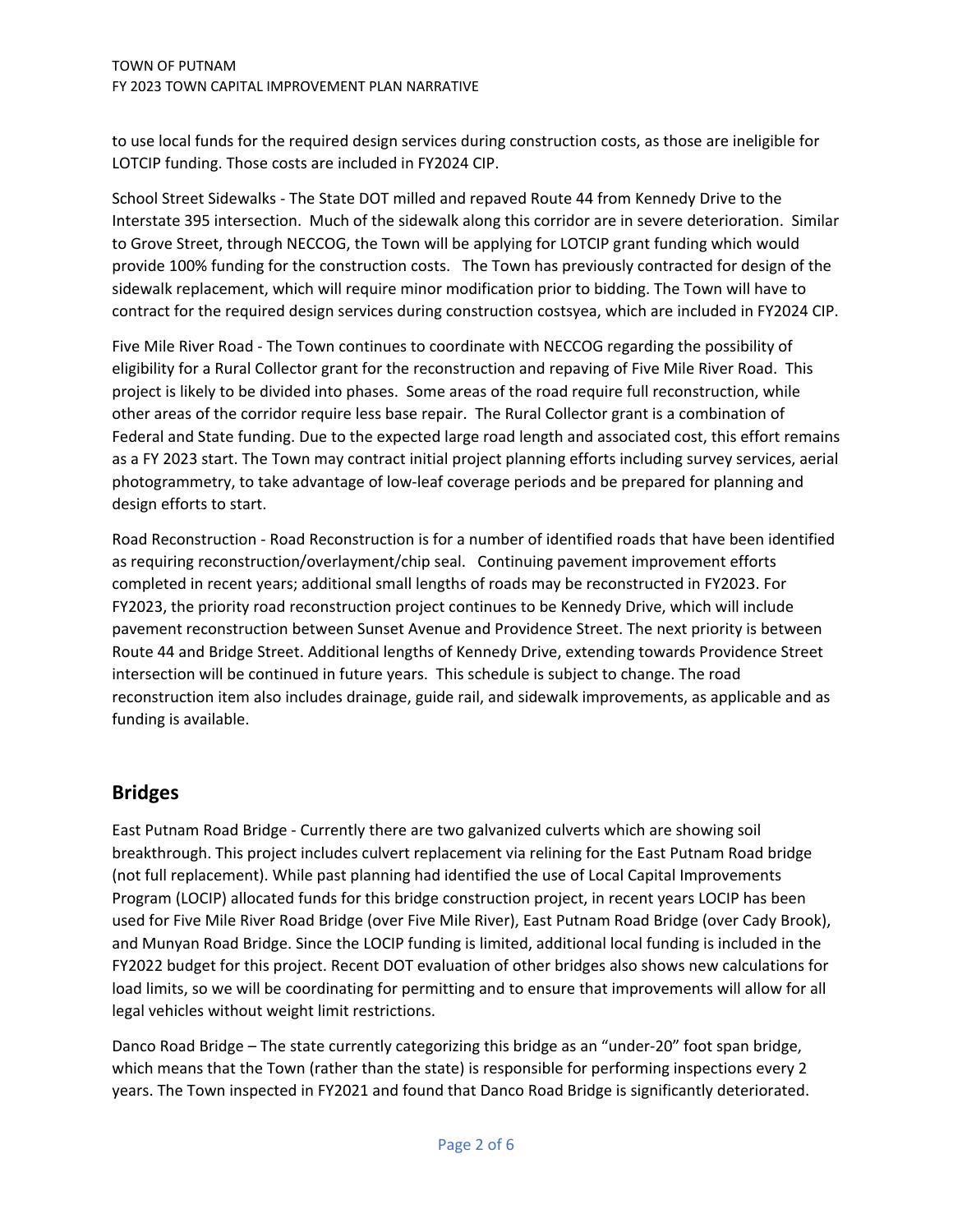Load weight limit signage has been posted, and design is underway for full replacement. Per discussions with the state DOT, we expect this project to be eligible for state bridge 50/50 funding. Design is progressing and while the construction may be started in FY23, construction is not expected to be completed until FY24.

Bridge Improvements – There are 19 bridges throughout the Town of Putnam that are part of the road infrastructure. In addition to the recently completed and planned improvements, many of the Town's bridges require relatively minor repairs including at grade and substructure improvements. This fund included proposed local funding to keep our bridges adequately maintained so that their full structure life can be realized, and State DOT inspections can report satisfactory or good conditions. FY2023 includes proposed local funding.

Bridge Replacement Fund – This fund is to create a capital fund to support eventual replacement needs of the Town's bridges. As noted above, there are 19 bridges, and while a handful have recently been replaced so in their early expected life stages, other bridges, in addition to those currently identified, will need full replacement in future years. There is funding proposed for FY2023, and continued funding needed and shown in future fiscal years.

Bridge Projects, including culverts - This fund is to create a capital fund to support eventual project needs of the Town's bridge projects including culverts and other road crossings. In order to maintain our Town's roads and travel infrastructure, a fund designated to this maintenance is prudent. There is modest funding proposed for FY2023, but significant funding needed and shown in future fiscal years.

## **Parks**

Recreation and athletic fields will allow continued improvements and modifications to the Town's properties including Sabin Street and Murphy Park. Additional areas may include the middle school field and the high school level field (driveway out to Woodstock Avenue). Murphy Park improvements may include various items including tennis courts, skatepark and playground area around the Armory. Related equipment like fencing, landscaping, and sitework could be covered by this fund. FY2023 proposes a modest amount of local funding, with future years increasing.

The playscape item is intended for Town recreation fields. Note that depending on discussions about a possible playscape at the new Municipal Complex, locations and types may change.

The streambank at Simonzi Park has significant erosion and will be addressed in future fiscal years. While this project has historically been shown funded as part of the Town's CIP, with the historic American Rescue Plan Act of 2021 (ARPA), the Board of Selectmen have approved funding the planning and design of this project using those funds. Depending on the final design and funding need, this project may be fully funded by ARPA, or may need to be partially or more fully funded with future CIP.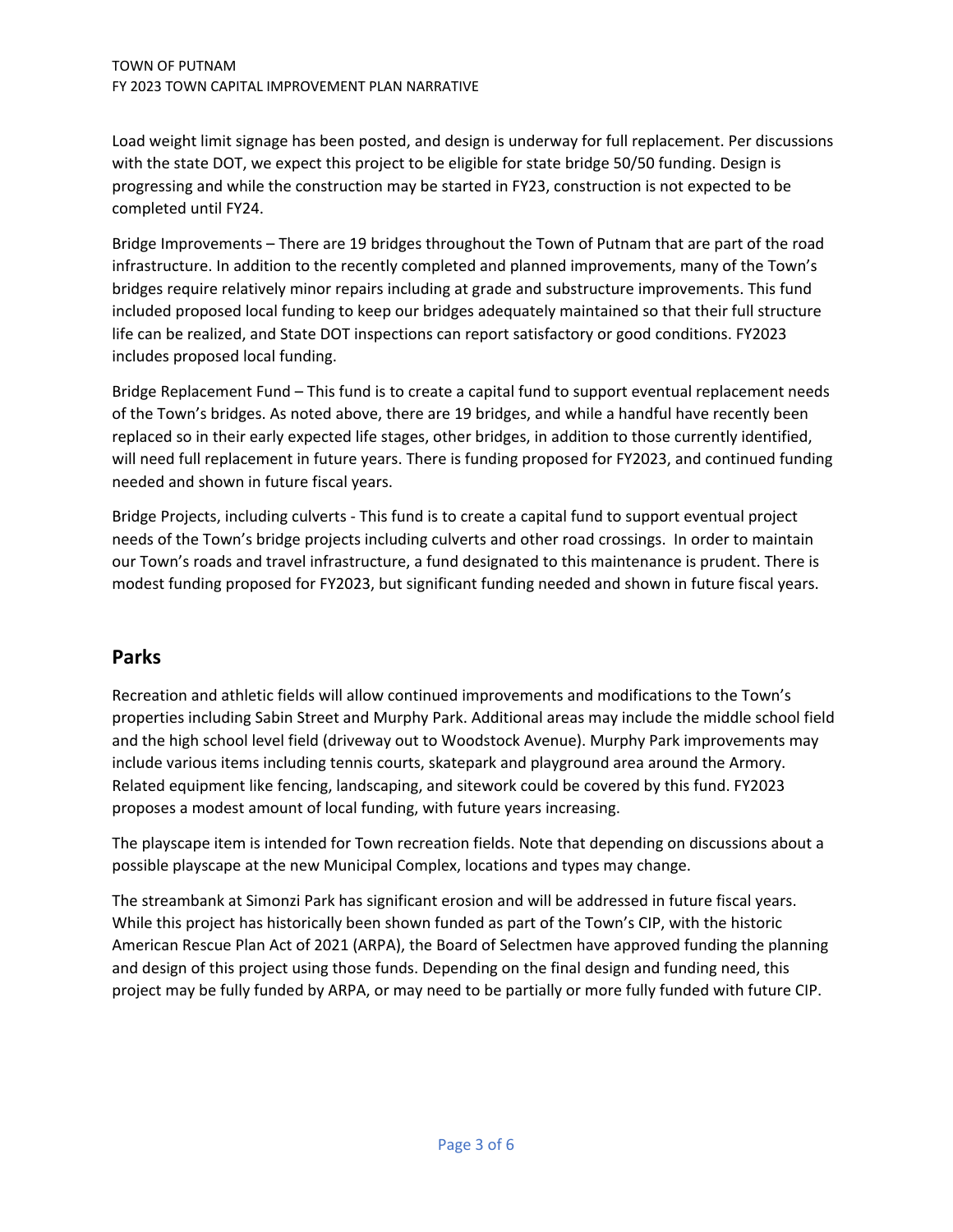# **Public Buildings**

In past years, this category included projects such as Armory improvements include the installation of an overhead vehicle access door. This fund will continue to be funded to enable capital project on any Town facility. One example of a potential upcoming project may be architectural improvements at the Kennedy Drive Public Restroom. Other work may include structural improvements, roof replacement/repair, gutter replacement/repair, and other facility projects on various Town properties. There is a modest amount of local funding proposed for FY2023, with increased funding projected for future years.

A new item added to this year's CIP is a Storage Facility. In future years, the Town will review its various properties and future needs for various departments equipment. Current locations include the Highway Department Fox Road facility, the Armory, the Church Street Garage, and Murphy Park. Several departments have equipment storage and maintenance needs, including Highway, Recreation and Parks & Grounds, Emergency Management and Maintenance.

# **Equipment**

Equipment capital costs are for Town Departments including the Highway Department and Recreation Department and enable replacement of equipment significantly past their useful life. Equipment will be replaced to balance repair costs, availability of replacement parts, and other lifecycle costs. Several items that were previously included for the Highway Department, have instead been leased rather than purchased, and therefore are included as part of our General Government operational budget. Generally, the Town balances the decision to lease equipment when the lifespan of that equipment is relatively short, and considers heavy use such as plow trucks that often see salt deterioration. Capital purchase of equipment is often selected for equipment that while necessary, may be infrequently used and expected to last 15 or 20 years, due to relatively low use hours. Outside of Highway and Recreation/Parks & Grounds, other Town departments' equipment may include vehicles for Building, Fire and Emergency Management.

For FY23, the equipment line item is meant to create a fund towards new and replaced equipment. As applicable, many of the Town's recent equipment leases are included in the Town's general government operating budget per recent Government Accounting Standards Board (GASB) requirements.

# **Informational Technology**

Several of the Town's tabulators have reached the end of their useful lives. This capital expenditure replaces two tabulators per year over the next several years.

Replacement hardware includes capital budget to allow planned replacement of older computer hardware, including network devices, printers, plotters, and other shared equipment.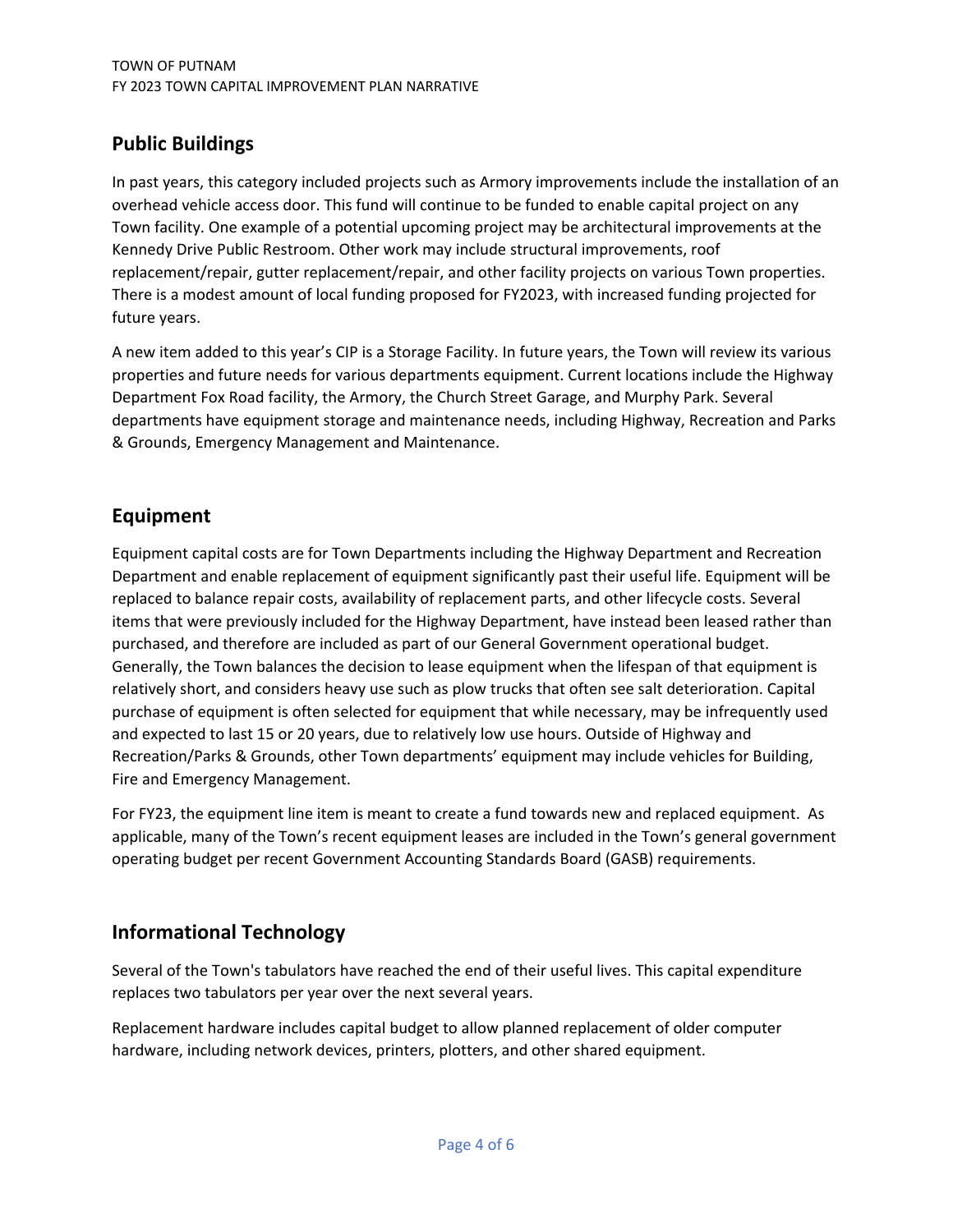## **Town Improvements**

Downtown parking includes potential improvements to the downtown area, including Union Square. These improvements would include revised pavement with a goal of increasing available number of parking spots. There is no proposed funding in FY2023, but significant funding planned for future years.

Kennedy Drive parking is the existing lot adjacent to DMV. The DMV has been closed and expected to reopen in another location in Town, which would mean removal of that structure from Kennedy Drive. The adjacent electrical equipment owned by Eversource has recently been dismantled, and the Town has been coordinating with Eversource regarding expanding the Kennedy Drive parking area to increase available parking spots. While this project has historically been shown funded as part of the Town's CIP, with the historic American Rescue Plan Act of 2021 (ARPA), the Board of Selectmen have approved funding the planning and design of this project using those funds. Depending on the final design and funding need, this project may be fully funded by ARPA, or may need to be partially or more fully funded with future CIP.

The Phase II Providence Street renewal program is a capital effort administered by the Economic and Community Development Department. Phase I has been completed and included pocket parks in prominent areas. Phase II will include enhancements including banners, facades, and infill efforts. The Economic and Community Development office recently completed and submitted a detailed application to the State for funding. The funding would be awarded at 80%, requiring 20% local funding. There is some proposed funding in FY2023, with increased funding planned for future years.

The Blight program is a capital effort to fund necessary Town efforts on blighted properties. There is a steady amount of local funding proposed for FY2023 and continued into future years.

A newly added item to Town Improvements is the Transfer Station. This project is being planned to appropriately permit and construct necessary transfer station facilities. Currently, the Fox Road Highway facility in many ways acts as a Transfer Station, accepting mattresses, tires, white goods and electronics. The onsite management has been overwhelmed by the Town's use, and future years require more appropriate planning and construction, as necessary of facilities that manage the handling of various wastes.

# **Funding Legend**

The Town plans its CIP based on a variety of local, state, and federal funding programs. For FY2023, there is \$660,000 dedicated local funding from the Ash Landfill Ground Lease Revenue for capital projects. This amount is significantly reduced from past recent years, to more accurately reflect the recent reduction in ash received at the Putnam Monofil operated by Win-Waste. Most of this reduction is due to the Hartford Trash Incinerator near the end of its useful life, so trash incineration has reduced from that facility. In addition, the planned revenue is expected to further reduce if/when the Hartford Incinerator ceases all operations. Town administration is watching this fund closely to ensure future revenue is estimated as accurately as possible, and as necessary, to identify other sources of funding so that the Town's CIP can continue to be appropriately funded. To continue practice from FY22, as part of our equipment replacement, approximately \$80,000 of that Ash Landfill Ground Lease Revenue is being